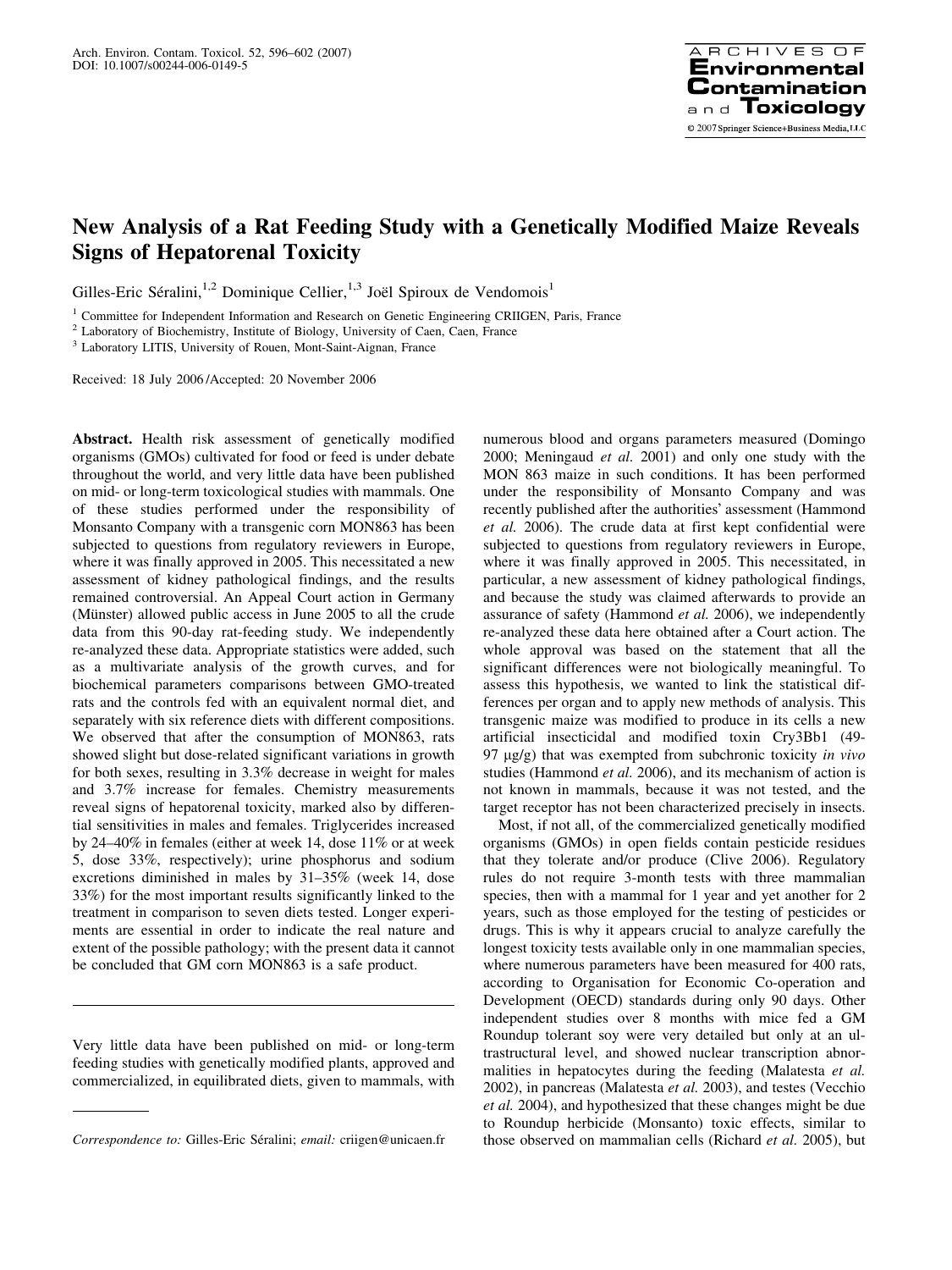the parameters measured in these longest toxicity tests published on GMOs did not concern almost all organs and blood and urine chemistry, as in the present experiment.

### Materials and Methods

## Biological Context: The In Vivo Protocol of Monsanto

All OECD standards were claimed to be followed by the Monsanto Company: individual cages, animal randomly distributed in each group after a 1-week stabilization period, standard and validated measurement methods, and so on. This feeding study served to authorize the MON863 maize by the European and American authorities. It included young adult Sprague-Dawley-derived rats  $(Ch:CD^{\circledR}(SD)IGS$  BR, Charles River Laboratories, NY), approximately 6 weeks old separated in 10 groups of 20 males and 10 of 20 females analyzed in details (organ weights and histology), but the biochemical parameters were measured only for half of these at weeks 5 and 14. For each sex, two groups were fed with GMOs, one with 11% and the second with 33% of MON 863 in the equilibrated diet, and two with the closest control line and regimen, grown in the same location (Hawaii), called control herein, indicated to be substantially equivalent (Hammond et al. 2006), in similar proportions. The closest control plant possible will then be the equivalent isogenic or parental nontransformed line, grown in similar conditions. In this article, the control is called the LH82  $\times$  A634 line. The six other groups were given diets without GMOs but that did not have the same final chemical composition, even if these diets also met PMI specifications for Certified 5002 Rodent Diet. They contained 33% of conventional different maize lines (MON 847 Repl, Asgrow RX-770, LH235  $\times$ LH185, LH200  $\times$  LH172, B73Ht  $\times$  LH82, Burrus BX-86). These were not grown in the same locations (Illinois or other places in Hawaii), and were not demonstrated to be substantially equivalent to the GMO and control diet, but were supposed to mimic the variability of regular reference regimens, called reference herein, and other details have been described (Hammond et al. 2006).

The genetic modification in the maize tested here was inserted by chance by particle bombardment in the plant genome of immature cells. This may cause insertional mutagenesis effects, which may not be directly visible by compositional analysis; the latter can then be only partially compared for a nonexhaustive list of substances to conventionally bred lines, for instance, to test ''substantial equivalence.'' The genetic construction itself comprises a transgene with an ubiquitous adapted 35S promoter encoding a modified toxin directed against the coleopteran insect Diabrotica. This dangerous parasite was probably introduced several times by airplane in Europe from the late 1990s (Miller et al. 2005). The problem apparently has been anticipated by the first trials of MON 863 or similar GMOs in Europe. This maize also contains a neomycin phosphotransferase II marker gene, coding for antibiotic resistance, to facilitate the selection of the transformed plants.

# Statistical Methods

The present feeding experiment was designed and statistically assessed by Monsanto Company (St. Louis, MO), but animals were analyzed by Covance Laboratory (Vienna, VA). We first repeated the same statistical analysis as that of Monsanto to verify descriptive statistics (sample size, means, standard deviations) and one-way analysis of variance (ANOVA) by sex and by variable. For that, the normality of the residues was tested using the Shapiro test and the homoscedasticity (homogeneity of the variances) using the Bartlett test. In the case where the Shapiro and Bartlett tests were nonsignificant (\* $p > 0.05$  and \*\* $p > 0.01$ , respectively) we performed an ANOVA, and in the case of heteroscedasticity the approximate Welch method was used. In the case where the Shapiro test was significant, we performed the Kruskal-Wallis rank sum test.

In addition, we undertook a multivariate analysis of the growth curves and the consumption of the rats. For the weight growth curve of the rats, after linear regression, the weekly relative increase rate can be considered proportional to the logarithm of the weight, and thus we used a Gompertz model (Ratkowsky 1990; Huet et al. 2004),  $Y = a \exp(-\exp(-b(X-c)))$ . The parameter a represents the top of the curve,  $b$  is related to the growth rate, and  $c$  is a position parameter with the X axis. These parameters were estimated by nonlinear regression. In order to see whether the growth curves are significantly different, we compared the models by testing the null hypothesis (which would give the same curves with identical parameters for both groups) against the alternative (different curves). For that, we used the  $F$  test to compare the sum of square errors under the two hypotheses. The Akaike's Information Criteria (AIC, Akaike 1974) was also used to evaluate the probability of differences.

We then analyzed the GMO effects for each sex and each diet by pairwise comparisons of the parameters of GMO-fed rats to the control groups and after to the reference groups. In order to select the appropriate two-tailed comparison test (Crawley 2005), we again studied first normality (Shapiro test) and variance equality  $(F \text{ test})$ . According to the results, we performed the adapted test, i.e., an unpaired t test, a Welch corrected t test or a Mann-Whitney test (which is generally more appropriate with a sample size of 10).

We used the R language (Crawley 1995) version 2.2.1 for statistical computations (Comprehensive R Archive Network, CRAN - http:// cran.r-project.org), except for the weight growth curves statistical study, for which nonlinear regressions were performed using Graph-Pad Prism (version 4.02 for Windows, GraphPad Software, San Diego, CA, www.graphpad.com).

## **Results**

We first checked all the crude data, and we noticed a concordance for descriptive statistics (sample size, means, standard deviations) and one-way ANOVA by sex and by variable between our calculated values and those published by Hammond et al. (2006) from Monsanto Company.

# Body Weights

Our study consisted of a multivariate analysis of the growth curve and the consumption of the rats for the four groups receiving GMOs or equivalent diets. If the animal consumption was not noticeably changed, it appeared for the growth curves that the variations for the two controls for each sex are superimposed, whereas the GMO feeding trials provoked different growths (Fig. 1). The 11% GMO groups were always under the 33% groups for both sexes. All the males are growing less than the controls from week 2, and all the females more. This sex- and dose-related effect resulted in the fact that the growth variations of the  $11\%$ GMO males are highly statistically lower than their controls, and 33%-GM fed females higher (Table 1). All  $p$  values of different groups versus controls are <0.01. This results in 3.3% decrease in weight for males and 3.7% increase for females.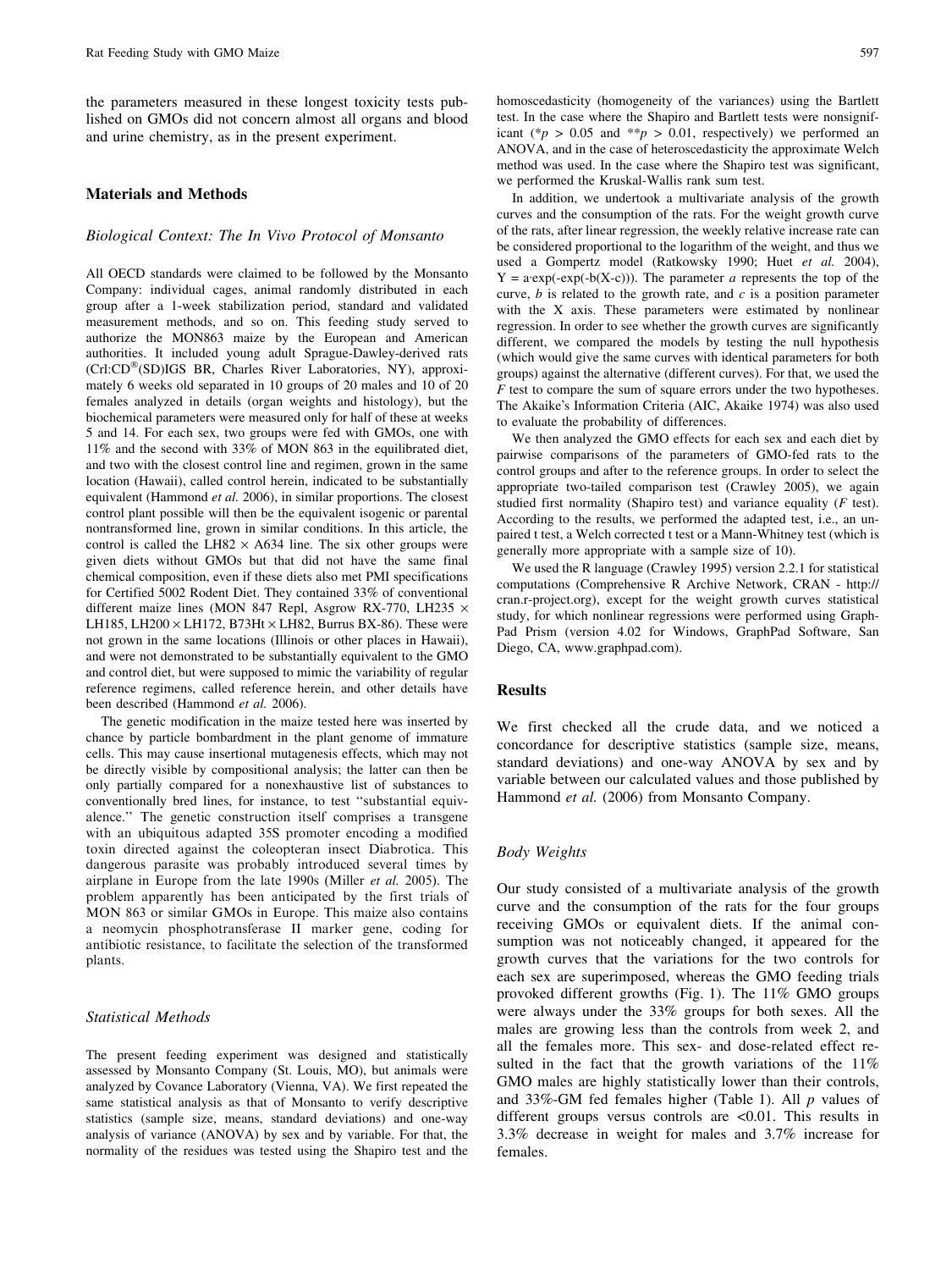

Fig. 1. Body weight growth for males  $(A, C)$  and females  $(B, D)$  over a period of 14 weeks. The experimental (A, B) and corresponding theoretical curves according to Gompertz models  $(C, D)$  are presented. The most important effects in each sex are in bold lines and statistically different from controls (see Materials and Methods)

Table 1. Statistical differences between weight curves

| a           |                             |                   |           |  |  |  |
|-------------|-----------------------------|-------------------|-----------|--|--|--|
|             | Gompertz models for males   |                   |           |  |  |  |
| Par.        | Control $11\%$              | GMO 11%           | One model |  |  |  |
| a           | 533.6                       | 524.6             | 528.8     |  |  |  |
| b           | 0.2240                      | 0.2011            | 0.2126    |  |  |  |
| $\mathbf c$ | 0.1251                      | $-0.0939$         | 0.0185    |  |  |  |
|             | Gompertz models for females |                   |           |  |  |  |
|             | Control 33%                 | GMO 33%           | One model |  |  |  |
| a           | 286.1                       | 300.1             | 292.9     |  |  |  |
| b           | 0.2272                      | 0.2016            | 0.2142    |  |  |  |
| $\mathbf c$ | $-1.185$                    | $-1.376$          | $-1.282$  |  |  |  |
| b           |                             |                   |           |  |  |  |
| Sex         | $F$ test                    | AIC               |           |  |  |  |
| Males       | p < 0.0001                  | Prob. $> 99.99\%$ |           |  |  |  |
|             | $F = 11.73$                 | Diff. 28.34       |           |  |  |  |
| Females     | $P = 0.0032$                | Prob. = $98.04\%$ |           |  |  |  |
|             | $F = 4.66$                  | Diff. 7.83        |           |  |  |  |

The parameter estimates for Gompertz models have been calculated (a) for parameters (Par.) a, b and c and tested for statistical differences (b, F test column 2) with p values and the F ratio. The Akaike's Information Criteria (AIC) and the probabilities (Prob.) for differences (Diff.) in curves are precised (b, column 3).

#### Other Parameters

We then studied first the GMO effects in comparison to the isogenic, nontransgenic, equivalent maize (control) in Table 2, then the effects of different nonequivalent maize compositions on rat physiology (six different reference groups versus controls). Finally, we studied the GMO effects versus all different diets (double frame, Table 2). In total, 58 biochemical parameters reflecting most physiological functions were measured two times (week 5 and 14), in particular through serum and urine chemistry, and hematology. Organ weights and relative ratios were added. We thus performed 494 comparisons: 40 differences (8%) were statistically significant (\*p < 0.05); 25 would have been expected under the global null hypothesis of no differences between GMO and control diet effects. Among the 40 significant differences, we retained only the 33 with a relatively  $\geq 5\%$  difference to the mean; this most probably also excluded potential incidental differences, if any. Table 2 summarizes only the list of significantly disturbed parameters at least for one sex or one treatment, and also shows the percentage of variations of the means. The same Table 2 is obtained if we systematically use the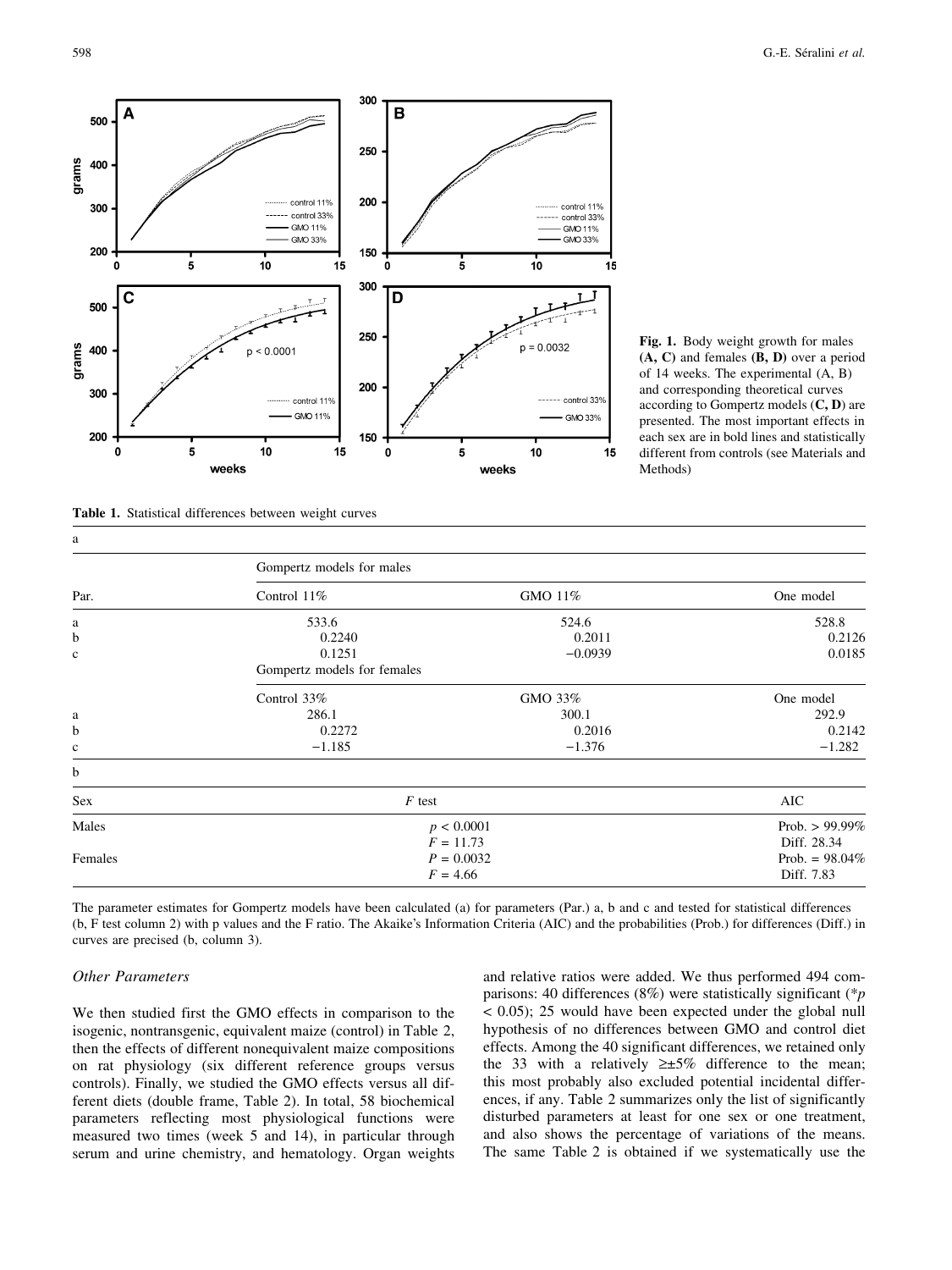Table 2. Differences between GMO-fed rats and controls

|                          | Week | m 11%  | m 33%           | f $11%$        | f<br>33%         |
|--------------------------|------|--------|-----------------|----------------|------------------|
| Liver parameters         |      |        |                 |                |                  |
| Albumin/globulin ratio   | 5    | $11*$  | $-3$            | $-9$           | 4                |
| Albumin/globulin ratio   | 14   | 6      | $-2$            | $-18**$        | 7                |
| Albumin                  | 5    | $-3$   | $-2$            | $-2$           | $\overline{5^*}$ |
| Albumin                  | 14   | $-2$   | 3               | $-6*$          | 5                |
| Globulin                 | 5    | $-12*$ | $\overline{2}$  | $9*$           | $\overline{1}$   |
| Globulin                 | 14   | $-8$   | $\overline{7}$  | $15*$          | $-2$             |
| Alanine aminotransferase | 14   | $-30*$ | $-8$            | 37             | $\overline{4}$   |
| Total protein            | 14   | $-5*$  | $\overline{5*}$ | 1              | 3                |
| Triglycerides            | 5    | 22     | $-2$            | $-11$          | $40**$           |
| Triglycerides            | 14   | 15     | $-1$            | $24*$          | 6                |
| Liver weight             | 14   | $-1$   | $-2$            | $7**$          | 6                |
| Liver/brain ratio        | 14   | $-1$   | $-3$            | $6*$           | $\overline{4}$   |
| <b>Kidney parameters</b> |      |        |                 |                |                  |
| Creatinin                | 14   | $-7$   | $13*$           | $13*$          | $-2$             |
| Urine sodium             | 14   | $-23$  | $-25*$          | 11             | $-26$            |
| Urine sodium excretion   | 14   | 3      | $-35*$          | 35             | $-24$            |
| Urine chloride excretion | 5    | 35     | 3               | $50*$          | $67*$            |
| Urine potassium          | 5    | $35*$  | $-20$           | $-3$           | $-13$            |
| Urine phosphorus         | 5    | 3      | $-35*$          | 24             | $-15$            |
| Urine phosphorus         | 14   | $-34$  | $-31*$          | 12             | $-8$             |
| Urea nitrogen            | 14   | $-8$   | $\overline{4}$  | $17*$          | $-1$             |
| Kidney weight            | 14   | $-3$   | $-7*$           | $\mathfrak{Z}$ | $\sqrt{2}$       |
| Kidney/brain ratio       | 14   | $-3$   | $-7*$           | $\mathbf{1}$   | $\mathbf{1}$     |
| Kidney % body weight     | 14   | $-1$   | $-5*$           | $-1$           | $-1$             |
| <b>Pancreas</b>          |      |        |                 |                |                  |
| Glucose                  | 14   | $-4$   | 9               | $9*$           | $10**$           |
| <b>Bone marrow</b>       |      |        |                 |                |                  |
| Neutrophils              | 5    | 5      | $22*$           | $-14$          | 3                |
| Eosniophils              | 14   | 32     | $54*$           | 20             | $\theta$         |
| Reticulocytes            | 14   | 15     | $-17$           | $-35$          | $-52*$           |
| Reticulocytes % RBC      | 14   | 16     | $-16$           | $-36$          | $-55*$           |

Study of the GMO effects indicated by mean differences (%) for each parameter with the corresponding control group per sex and per dose. The significant differences versus controls (\*p < 0.05, \*\*p < 0.01), for all the parameters measured in the subchronic feeding tests, are presented. The parameters were grouped by organs according to the sites of synthesis or classical indicators of dysfunction. They were indicated for all groups only if they showed at least for one sex or one diet a significant and relatively  $\geq \pm 5\%$  difference to the mean. The animals were male (m) or female (f) young adult rats fed during 5 or 14 weeks with GMO (MON 863, 11 or 33% in the diet) and compared with controls fed with a "substantially equivalent" isogenic maize line (LH82  $\times$  A634) grown in the same location (Hawai). The parameters were measured for 10 rats, except for the organ weights (20 rats), obtained only at the end of the experiment. In single-boxed numbers, we indicate the statistical differences between GMO-fed rats and controls, which are not found between the mean of the six reference groups and controls. A difference between reference and control groups could indicate an effect of the diet per se. In double-boxed numbers, among the effects due to the GMO, are indicated the statistical differences between the GMO groups and the mean of the six reference groups (which have not even eaten the same composition as the control and the GMO treated groups).

Mann-Whitney test for all the biological parameters, except for albumin–14–f11%, urine phosphorus–5-m33%, and urea nitrogen–14-f11%; the  $p$  values in this case are comprised between 6.3% and 10.6%; these were not considered below. Table 3 corresponds to physiological values of the significantly disturbed parameters in GMO-fed rats in comparison to their corresponding controls. It emphasizes the impressive quantity of abnormalities.

Table 2 indicates that GMO-linked variations in comparison to controls were concentrated mostly on five male and nine female liver parameters, and nine and four kidney parameters

for males and females, respectively, on all organs studied. We then measured the significant variations between the six reference groups and controls (isogenic to GMO), which allowed us to study the potential effects of the diet composition alone. The parameters that were also disturbed in this case were deducted from the first ones, and still three and five liver parameters and seven and one kidney parameters at least appeared to be specifically linked to the GMO diet. We consecutively compared the parameters of GMO-fed rats to the six reference groups given other diets, focusing on the GMO effects as being more important than any other diet effects, and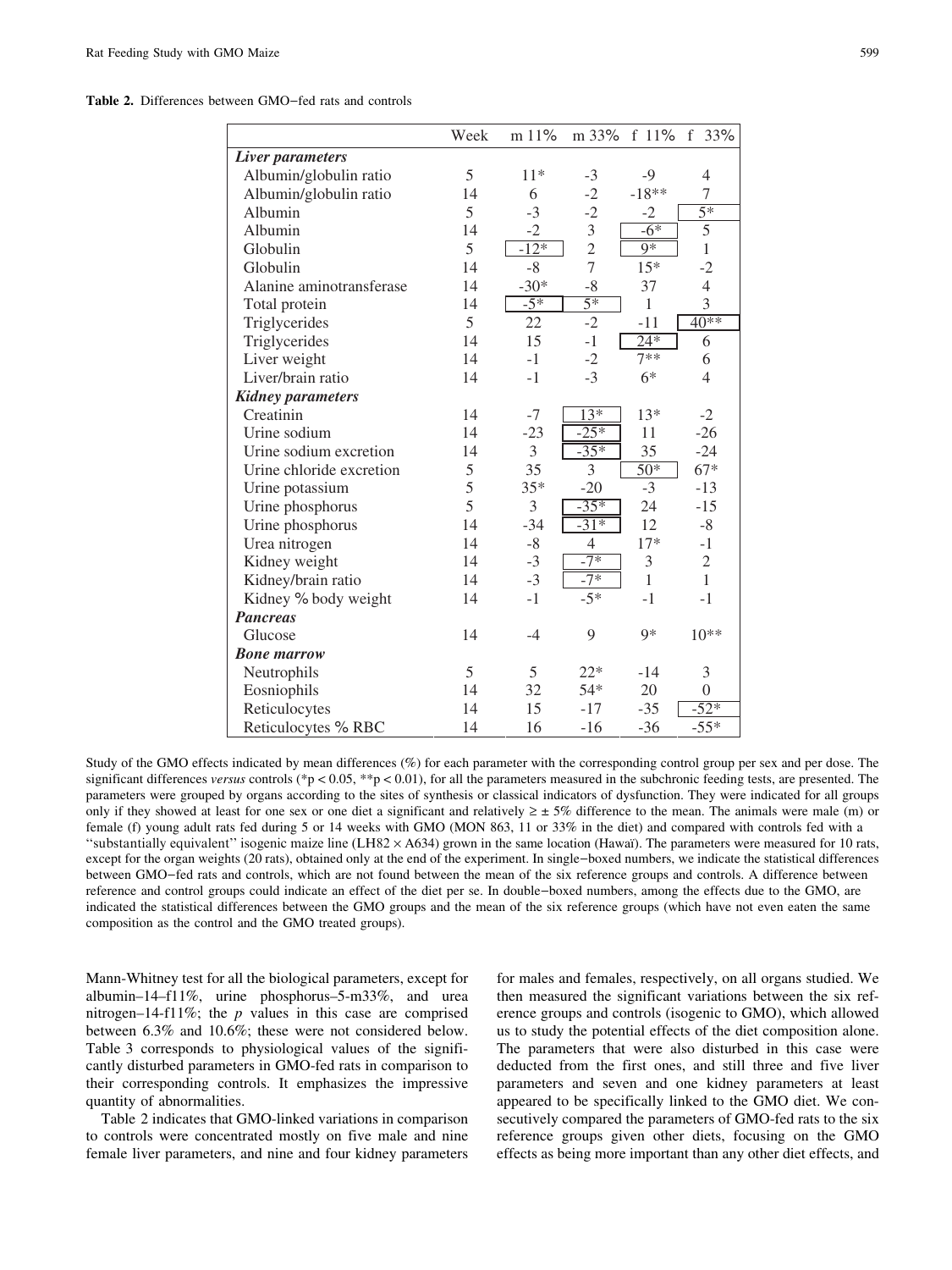Table 3. Effects of GMO treatments classified by organs

|                          |      |             |      | Control              | <b>GMO</b>           |                     |
|--------------------------|------|-------------|------|----------------------|----------------------|---------------------|
| Parameters               | Week | <b>Sex</b>  | Dose | $mean \pm sem$       | $mean \pm sem$       | Units               |
| Liver parameters         |      |             |      |                      |                      |                     |
| Albumin / Globulin Ratio | 5    | m           | 11%  | $1.782 \pm 0.053$    | $1.974 \pm 0.043$    | Ratio               |
| Albumin / Globulin Ratio | 14   | f           | 11%  | $2.334 \pm 0.085$    | $1.914 \pm 0.083$    | Ratio               |
| Albumin                  | 5    | $\mathbf f$ | 33%  | $4.600 \pm 0.054$    | $4.850 \pm 0.056$    | g/dl                |
| Albumin                  | 14   | $\mathbf f$ | 11%  | $5.130 \pm 0.104$    | $4.830 \pm 0.091$    | g/dl                |
| Globulin                 | 5    | m           | 11%  | $2.450 \pm 0.090$    | $2.150 \pm 0.072$    | g/dl                |
| Globulin                 | 5    | $\mathbf f$ | 11%  | $2.110 \pm 0.041$    | $2.300 \pm 0.080$    | g/dl                |
| Globulin                 | 14   | f           | 11%  | $2.220 \pm 0.080$    | $2.560 \pm 0.097$    | g/dl                |
| Alanine aminotransferase | 14   | m           | 11%  | $67.100 \pm 11.078$  | $47.300 \pm 1.422$   | u/l                 |
| Total protein            | 14   | m           | 11%  | $7.140 \pm 0.092$    | $6.810 \pm 0.099$    | g/dl                |
| Total protein            | 14   | m           | 33%  | $6.860 \pm 0.090$    | $7.1778 \pm 0.112$   | g/dl                |
| Triglycerides            | 5    | f           | 33%  | $39.300 \pm 1.578$   | $54.900 \pm 3.743$   | mg/dl               |
| Triglycerides            | 14   | f           | 11%  | $40.900 \pm 3.889$   | $50.900 \pm 2.479$   | mg/dl               |
| Liver weight             | 14   | $\mathbf f$ | 11%  | $7.250 \pm 0.116$    | $7.789 \pm 0.163$    | g                   |
| Liver / brain ratio      | 14   | f           | 11%  | $3.664 \pm 0.059$    | $3.890 \pm 0.085$    | Ratio               |
| Kidney parameters        |      |             |      |                      |                      |                     |
| Creatinin                | 14   | ${\bf m}$   | 33%  | $0.520 \pm 0.013$    | $0.589 \pm 0.031$    | mg/dl               |
| Creatinin                | 14   | f           | 11%  | $0.560 \pm 0.016$    | $0.630 \pm 0.021$    | mg/dl               |
| Urine sodium             | 14   | ${\bf m}$   | 33%  | $26.980 \pm 3.487$   | $20.122 \pm 5.699$   | meq/l               |
| Urine sodium excretion   | 14   | ${\bf m}$   | 33%  | $0.290 \pm 0.028$    | $0.189 \pm 0.020$    | meg/time            |
| Urine chloride excretion | 5    | $\mathbf f$ | 11%  | $0.220 \pm 0.025$    | $0.330 \pm 0.042$    | meq/time            |
| Urine chloride excretion | 5    | $\mathbf f$ | 33%  | $0.150 \pm 0.022$    | $0.250 \pm 0.037$    | meq/time            |
| Urine potassium          | 5    | m           | 11%  | $112.210 \pm 13.860$ | $151.000 \pm 10.039$ | meq/l               |
| Urine phosphorus         | 5    | m           | 33%  | $166.970 \pm 24.719$ | $108.310 \pm 7.922$  | mg/dl               |
| Urine phosphorus         | 14   | m           | 33%  | $119.120 \pm 13.479$ | $81.822 \pm 10.468$  | mg/dl               |
| Urea nitrogen            | 14   | $\mathbf f$ | 11%  | $13.200 \pm 0.742$   | $15.500 \pm 0.792$   | mg/dl               |
| Kidney weight            | 14   | m           | 33%  | $3.446 \pm 0.070$    | $3.201 \pm 0.078$    | g                   |
| Kidney / brain ratio     | 14   | m           | 33%  | $1.600 \pm 0.030$    | $1.483 \pm 0.034$    | Ratio               |
| Kidney % body weight     | 14   | m           | 33%  | $0.705 \pm 0.015$    | $0.667 \pm 0.009$    | $\%$                |
| Pancreas                 |      |             |      |                      |                      |                     |
| Glucose                  | 14   | $\mathbf f$ | 11%  | $103.300 \pm 2.495$  | $112.600 \pm 3.497$  | mg/dl               |
| Glucose                  | 14   | $\mathbf f$ | 33%  | $105.300 \pm 2.432$  | $115.800 \pm 2.476$  | mg/dl               |
| Bone marrow              |      |             |      |                      |                      |                     |
| Neutrophils              | 5    | m           | 33%  | $0.860 \pm 0.058$    | $1.050 \pm 0.054$    | $\times 10^3/\mu l$ |
| Eosinophils              | 14   | m           | 33%  | $0.130 \pm 0.015$    | $0.200 \pm 0.024$    | $\times 10^3/\mu l$ |
| Reticulocytes            | 14   | f           | 33%  | $0.085 \pm 0.015$    | $0.041 \pm 0.008$    | $\times 10^6$ /µl   |
| Reticulocytes % RBC      | 14   | $\mathbf f$ | 33%  | $1.040 \pm 0.201$    | $0.470 \pm 0.092$    | $\%$                |

Based on Table 2, all the parameters significantly different between GMO-fed rats and corresponding controls are represented by their crude means  $\pm$  SEM in exactly corresponding units. The differences were always  $p < 0.05$  or <0.01 to controls according to one or two asterisks in Table 2. The controls are submitted to a substantially equivalent isogenic maize with the same diet, with all other conditions (genetic, temperature, light, space of caging, and so on) are identical. The time of exposure (weeks 5 and 14 corresponding, respectively, to 4 and 13 weeks of GMO diet), the sexes (males: m, females: f), and the dose (11 or 33% of GM Bt maize MON 863 in the equilibrated diet) are indicated.

always for males and females, respectively, four and zero kidney parameters and one and two liver parameters remained significantly different in all cases.

The significant liver changes in the 11% GMO-fed male rats that had the lowest growth rate was a total serum protein decrease (5%), possibly linked to a globulin decrease (12%). In females, the triglycerides were specifically enhanced in the animals that had liver and body weight increases above normal. In fact, triglycerides increased by 24–40% in females (either at week 14, dose  $11\%$  or at week 5, dose  $33\%$ , respectively).

At the kidney level, phenomena corresponding to urine phosphorus and sodium excretions diminished in males by 31–35% (week 14, dose 33%) for the most important results significantly linked to the treatment in comparison to seven diets tested, whereas other diets enhanced sodium excretion in some instances (data not shown).

Moreover, for males, none of these significantly changed parameters were similar to the variations due to the composition of the diet. The effect of the GMO diet was concomitant with a kidney weight decrease.

Other sporadic effects on serum glucose, urine chloride excretion, or reticulocytes, depending on the sex or the dose, are apparent.

# Discussion

The statistical analysis used in the conclusion of Hammond et al. (2006) was only carried out for this experiment by the Monsanto statistics center. The goal of this experiment is to study the possible toxicological effects of introducing the genetic construction producing an insecticide into the maize; thus, it should be guaranteed that the only variability sources in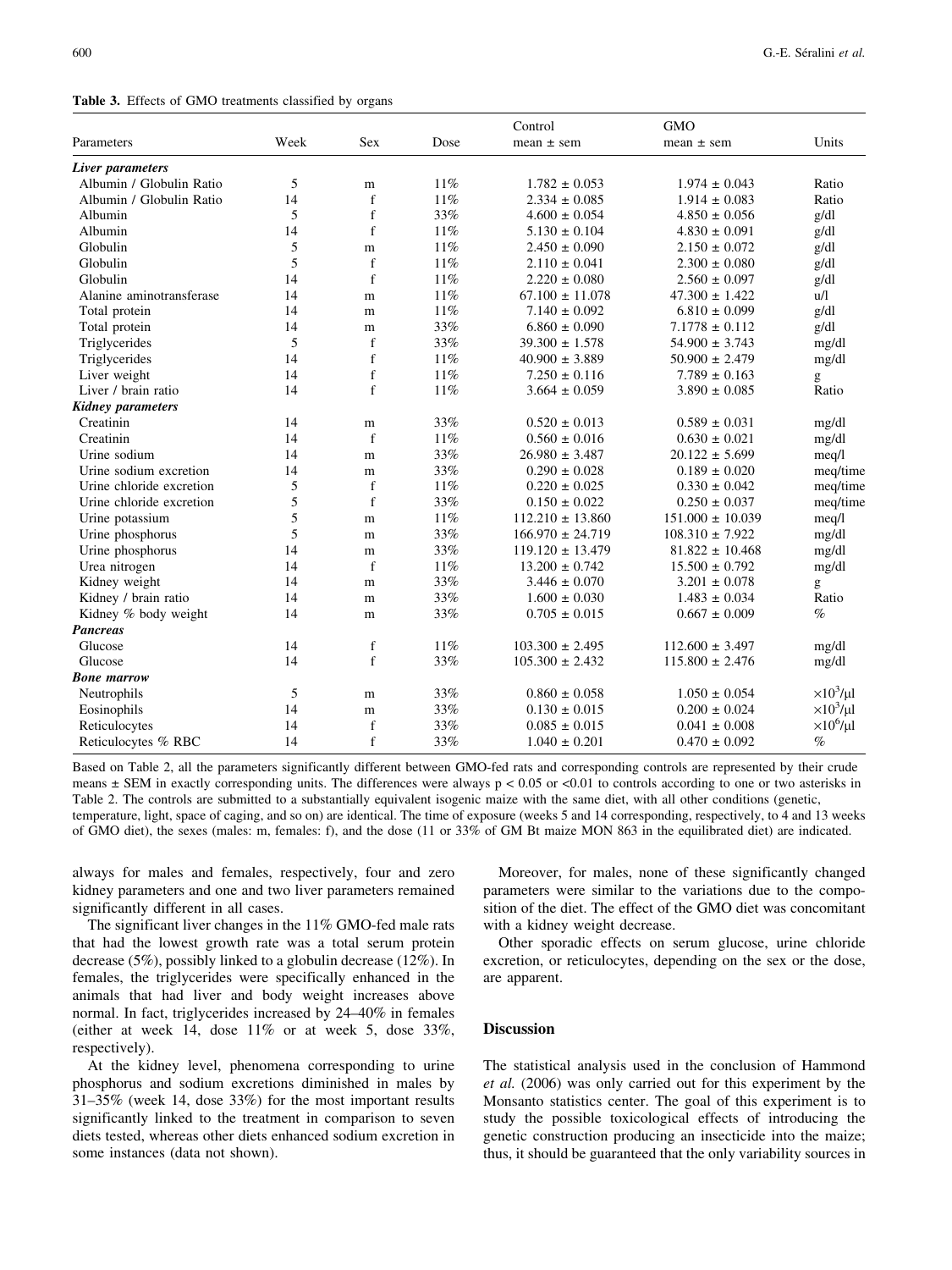the results are related to the presence, or not, of this transgene apart from purely random effects. In a sense, the presence of the 6 reference groups fed with other commercial varieties of corn, which are not substantially equivalent (with more or less salts or sugars), introduces the simultaneous study of other parameters. Moreover, the reference groups representing 60 rats per sex, measured for their biological parameters, have been compared to 10 rats fed with 33% GMO, by Monsanto. We think that this difference in size favors the uncertainties. We thus preferred to separate the analysis first between the GMO groups and the control ones, and then between GMO groups and the reference groups, in contrast to Monsanto analysis.

Moreover, a study with 20 animals per group already has a limited power of discrimination. Consequently, we could consider possible toxic effects if several parameters are disturbed for the same organ in a non-negligible manner. Unfortunately, besides controls and references, only 40 rats per sex in a total of 400 animals have been given GMOs in this study, and only half of those have been analyzed for biochemical parameters, i.e., 10 per dose and per sex after 5 and 14 weeks, as indicated.

The body weight growth variations, usually hardly modified by a normal diet with very little quantities of toxin, represent an important factor to follow. This study was absent from the statistical report of Monsanto. The significant variations were not tested by Hammond et al. (2006), although the 11% GMO males form the lowest curve after week 2. However, we clearly proved very significant differences in weight growths for both males and females, with a lower effect with the 11% diet in comparison to 33% and controls. This increase was over controls in females with the 33% diet, and under controls for the 11% diet given to males. This may be not only an indication of the dysfunction of several organs as shown in Table 3, but also a sex-dependent effect related to endocrine disruption and/or hormonal metabolism differences. Surprisingly, sexual hormones were not measured in these regulatory tests. This could have explained some of these observations. In fact, the results of Table 2 concur with signs of possible hepatorenal toxicity with a greater kidney sensitivity in males and liver sensitivity in females. A differential sensitivity for toxicants among sexes is usual, the hepatic detoxification being hormonedependent, for instance.

The differences were significant even if the reference diets had specific effects between them, such as 8–23% differences in liver alkaline phosphatase, alanine or aspartate aminotransferase activities, or small different sodium chloride exchanges and urine volume, probably due to different lipid or salt contents in the diets (data not shown).

The GMO-linked differences are illustrated at an hepatic level by a protein or triglyceride metabolism disruption. It is known that some hepatotoxics, such as the drug metabolite hydrazine, may cause liver necrosis and steatosis with hypertriglyceridemia in the blood (Sarich *et al.* 1996). These changes may have differential thresholds according to the sex or hormonal status, as with classical reactions to hepatocarcinogens (Castelli et al. 1986; Pitot et al. 1989). Moreover, nothing in the protocol allowed the conclusion that the 11% or 33% GMO proportions chosen in the diets were in the linear portion of a dose–response curve, after intoxication by the Bt

protein, for instance. Some Bt toxins may cause human hepatotoxicity by a nonapoptotic mechanism (Ito et al. 2004), or hepatic lipid peroxidation in rats (Shaban et al. 2003). However, it should be emphasized that a pleiotropic metabolic effect due to insertional mutagenesis and independent of the new insecticide produced in the GMO cannot be excluded.

To interpret the kidney data, although we did not have access to the kidney slices after the Appeal Court, Hammond et al. (2006) from Monsanto published that there were small increases of focal inflammation, and tubular regenerative changes in this group, in comparison to controls. They commented on a small decrease of serum chloride. After questions from the regulators in Europe, two board-certified pathology experts, proposed by Monsanto and who re-examined the slides, concluded that a classic chronic progressive nephropathy, for which male rats are sensitive (Hard and Khan 2004), had an incidence of 18/20 in the MON863 male group, higher than in controls (14/20), even if this was not considered as relevant by Hammond *et al.* (2006). If all the data are taken together, and overall in regard to the specifically disturbed urine chemistry parameters at weeks 5 and 14 (Table 2), which were not indicated by Hammond et al. (2006), it could be concluded that a GM-linked male renal toxicity is observed in this work.

To explain the sporadic results observed in the blood, we have little data. However, it is known in some instances that Bt toxins may also perforate blood cells (Rani and Balaraman 1996).

In conclusion, the two main organs of detoxification, liver and kidney, have been disturbed in this study. It appears that the statistical methods used by Monsanto were not detailed enough to see disruptions in biochemical parameters, in order to evidence possible signs of pathology within only 14 weeks. Moreover, the experimental design could have been performed more efficiently to study subchronic toxicity, in particular with more rats given GMOs in comparison to other groups. Considering that the human and animal populations could be exposed at comparable levels to this kind of food or feed that has been authorized in several countries, and that these are the best mammalian toxicity tests available, we strongly recommend a new assessment and longer exposure of mammals to these diets, with cautious clinical observations, before concluding that MON863 is safe to eat.

Acknowledgments. We thank Anne-Laure Afchain for her help in statistical analyses, and the CRIIGEN scientific and administrative councils for expertise, and initiating judiciary actions by the former French minister of environment, Corinne Lepage, to obtain the data. We also thank Frederique Baudoin for secretarial assistance, and Dr. Brian John and Ian Panton for advising on the English revision of the manuscript. This work was supported by Greenpeace Germany who, in June 2005, won the Appeal Court action against Monsanto, who wanted to keep the data confidential. We acknowledge the French Ministry of Research and the member of Parliament François Grosdidier for a contract to study health assessments of GMOs, as well as the support of Carrefour Group, Quality, Responsibility and Risk Management.

### References

Akaike H (1974) A new look at the statistical model identification. IEEE Trans Automat Control 19:716–723